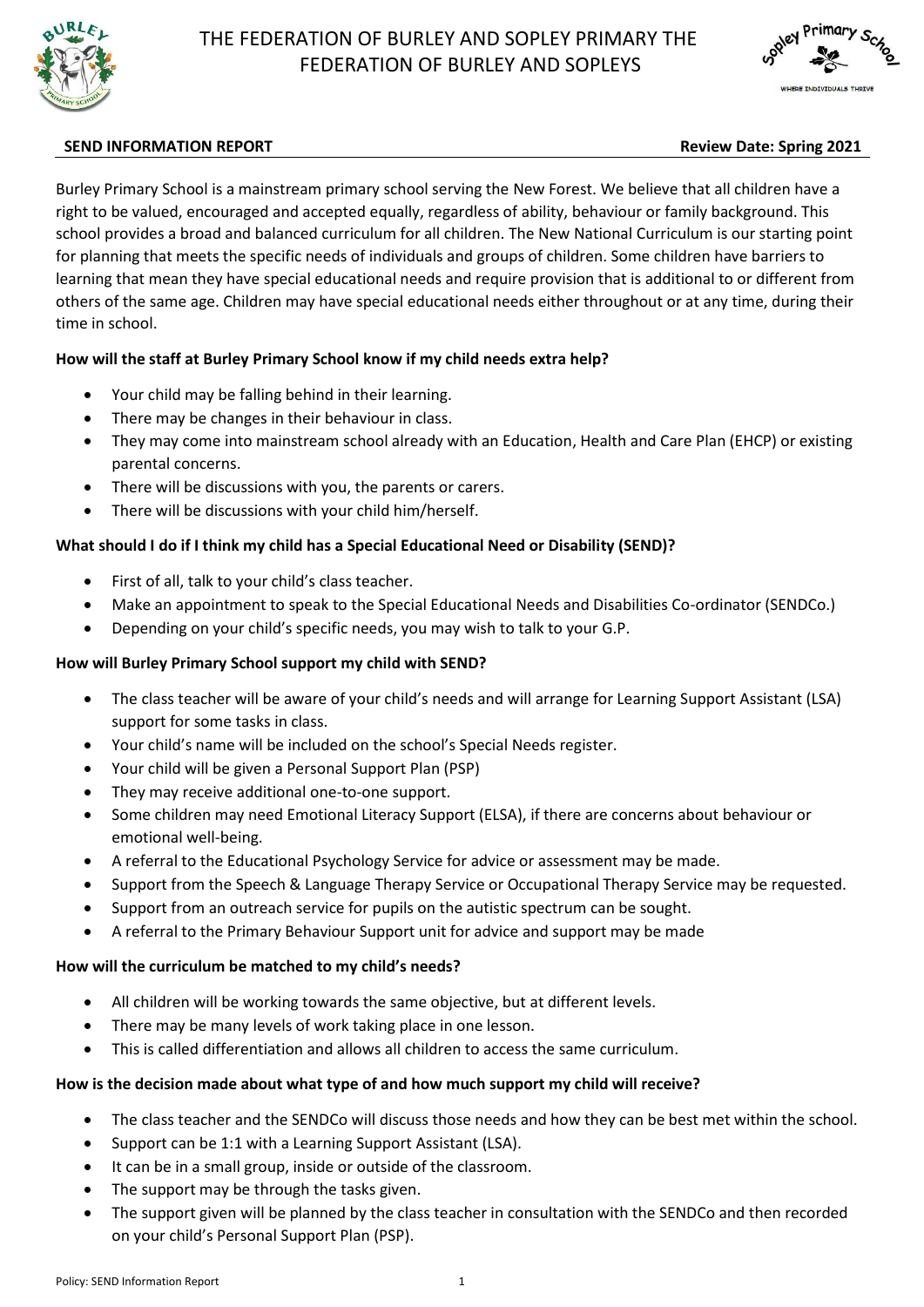#### **How will I know how well my child is doing and how I can help them at home?**

- Meetings with the SENDCo, class teachers + Learning Support Assistants (LSAs)are held regularly.
- The PSP is created at least once per term for children who are entered on the school's register of Special Educational Needs.
- The PSP sets targets that are specific, measurable, achievable, realistic and timed (S.M.A.R.T.) and these are shared with you and your child.
- The Personal Support Plan can help with your role at home.
- Once the PSPs are in place, parents are invited in to school for a meeting with the class teacher and SENDCo to discuss the content and how it is working.

## **How will Burley Primary School know how well my child is doing?**

- National and age-related expectations.
- They complete half-termly tracking documents.
- The PSP is reviewed regularly and at least once each term.
- Reading, spelling and, for some children, maths are assessed using standardised tests to give a reading age / spelling age / maths age and standardised scores, to measure progress.
- Children who are not making expected progress are picked up through the regular review meetings that follow these assessments.
- This may lead to adjustments to their PSPs and to the support they receive.
- Termly Parents' Evenings and Annual reports give all parents and carers regular feedback on their child's up to date academic levels, individual reading, writing and maths targets and any behavioural, emotional or social concerns

#### **What is available to support and develop my child's overall wellbeing?**

- We are an inclusive community school, welcoming and celebrating diversity.
- All our staff members believe in developing children's self-esteem and our school values reflect this.
- Teachers, LSA's, the SENDCo and sometimes the executive head teacher will all be involved.
- There will be resources specifically chosen to aid and support learning.
- Emotional Literacy Support (ELSA) is for children who need an extra boost to improve confidence, selfesteem or social skills for a short while
- Burley Primary School has its own, SEND assisstant (Lesley Lillis) who is able to provide professional assistance to any family who needs a little bit of extra help.

#### **What services and expertise are available at or accessed by the school?**

- Our SENDCo is Helen Smith. She is a very experienced teacher and has years of experience carrying out the role as SENDCo
- All our teachers are also fully qualified and receive continuing professional development, including training about Special Educational Needs throughout their teaching careers.
- Our Learning Support Staff are usually qualified to a minimum Level 3 in child care or education support.
- Our SEND assistant is Mrs Lesley Lillis
- Further training on specific Special Educational Needs topics are a regular feature of the staff professional development calendar each year.
- Recent training has included topics such as delivering specific interventions, working with children on the Autistic Spectrum, precision teaching and supporting children with specific social, emotional and mental health needs
- We work closely with external agencies, relevant to each individual child's needs.
- These currently include GPs, school nurse, paediatricians, speech and language therapists, occupational therapists, educational psychologists, primary behaviour support workers, specialist advisory teachers for hearing or visually impaired or physically disabled pupils, specialist outreach workers, family support and other social services.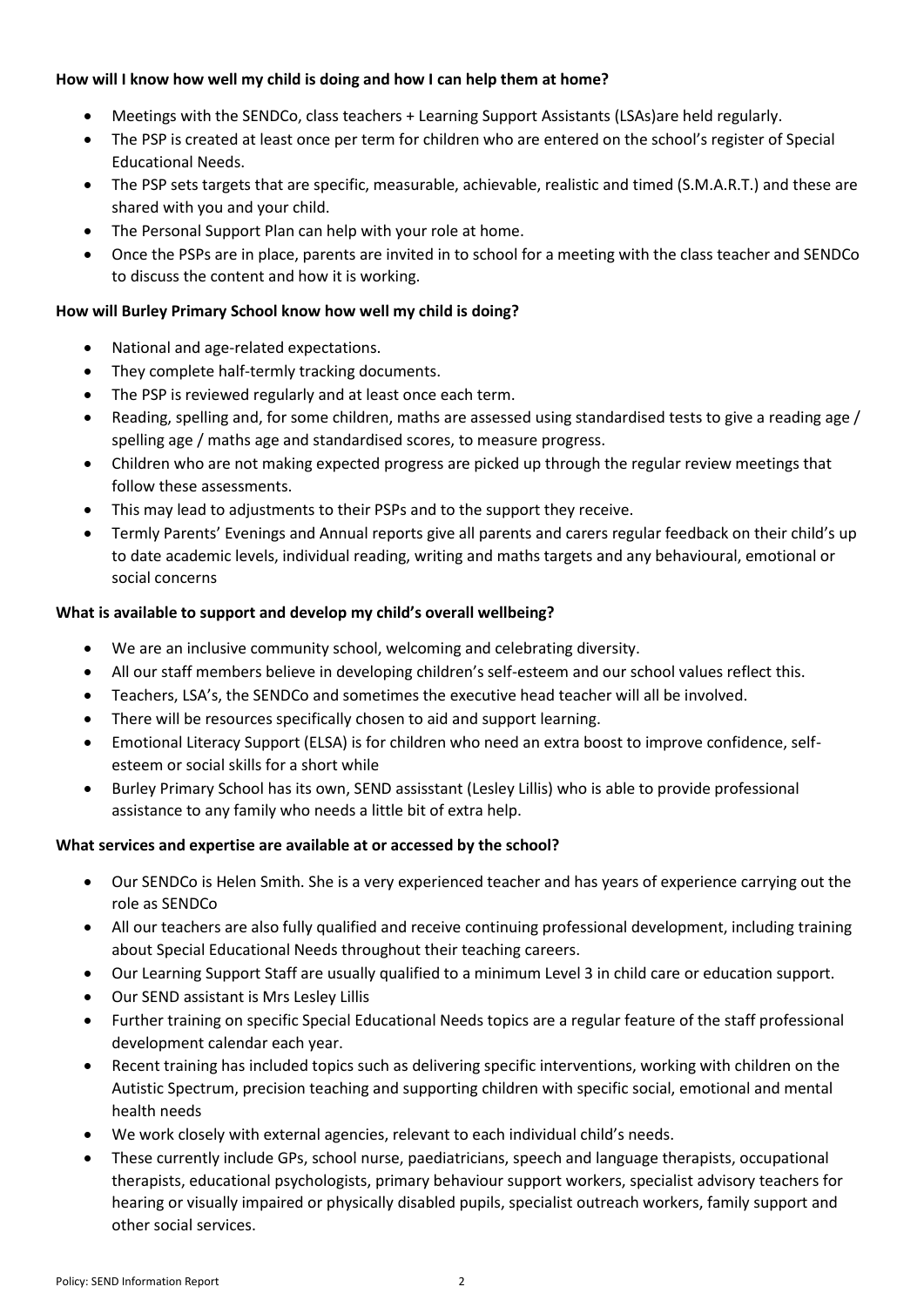#### **How are children with SEND included in activities outside of the classroom, including school trips?**

- All of our children are encouraged to join in, are welcomed on and included in all activities & after school clubs whatever their needs.
- If a child needs extra support to be able to participate in a school visit or activity, then the adult to child ratio will reflect this; a child may be supported 1:1
- Parents are encouraged and welcome to help on school trips to support their children

## **How accessible is the school environment?**

- The school is mostly accessible to all, with some ramps, disabled toilets and fire exits.
- We are able to access EMTAS (Ethnic Minority and Traveller Achievement Service) to support our families for whom English is an additional language. We can arrange for a translator to attend meetings, if necessary.

## **Who will I speak to if I am worried about how my child is progressing?**

- First, speak to your child's class teacher.
- Make an appointment to meet the SENDCo.
- Parents are always welcome to have a meeting with the executive head teacher to discuss any further concerns.

# **How will Burley Primary School prepare and support my child when joining the school and transferring to a new school?**

#### **Joining our school**

- Teachers support the transition from pre-school to mainstream education.
- Open 'stay and play' sessions for pre-schoolers are held in the summer term. Home visits support your child meeting their new teacher ahead of the new school year.
- There are parent meetings in the summer term before the September start.
- Transition meetings between the Pre-school SENDCo, parents and school SENDCo in the summer term are held.

## **Moving to Secondary School**

- Letters sent home via ScoPay will tell parents of open evenings, etc.to be held at all local secondary schools.
- The Burley SENDCo may attend the open evenings in the Autumn term, alongside parents, if they would like this support.
- In the summer term, meetings are held between the Burley SENDCo and the SENDCos of the secondary schools to make sure that all relevant information is passed on.
- If appropriate, the SENDCo will make an application to a school with a specialist provision, for children with an EHCP, to meet that individual child's needs.
- Children with SEND are invited to extra transition days at their new secondary schools.
- Familiar resources used at Burley may be taken on a visit to the new school.
- Support is given by all staff working with a child to reassure them that they will benefit from a place at a specialist provision, if appropriate.

## **How are the School Governors involved with pupils with SEND and what are their responsibilities?**

- There is an SEND Governor who is responsible for monitoring the provision for children with special educational needs in school.
- The SEND Governor will meet each school term with the SENDCo to talk through the progress that the children are making and reports back to the Governors. In these meetings, all discussions and data are anonymised.
- Governors look at data to ensure SEND children make progress that is at least as good as the rest of the children in the school.
- The SENDCo reports to the Governing Body and/or the Curriculum and Standards Committee.